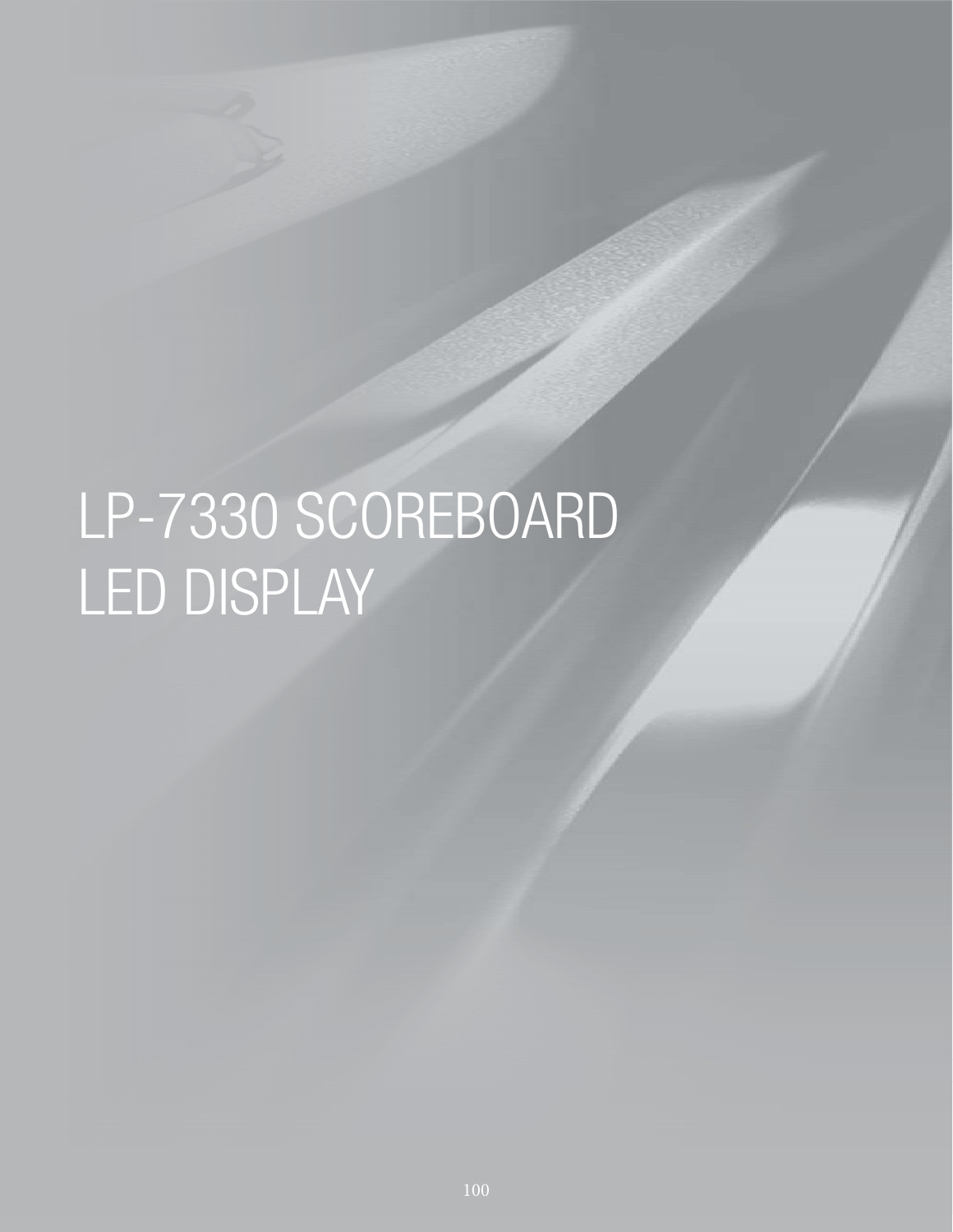

# LP-7330 SCOREBOARD LED DISPLAY



## HIGH VISIBILITY REMOTE DISPLAY

High luminance and good stability. The LP-7330 Remote Display is perfect when long distance warehouse visibility is needed. The Bright Red 6 Digit LED is visable up to 125`. The Mild Steel black Powder Coating enclosure provides Excellent Durability. The provided 35` serial cable allows connection to the Indicator at a distance.

# SIZES AVAILABLE

- #650842 3" Tall Digit LED Remote Display
- #650841 5" Tall Digit LED Remote Display
- #65084 8" Tall Digit LED Remote Display

1 (800) 230-0120 COntact@inscaleusa.com CAGE Code 07GT5

contact@inscaleusa.com

www.inscaleusa.com

Nationwide Dealer Network

101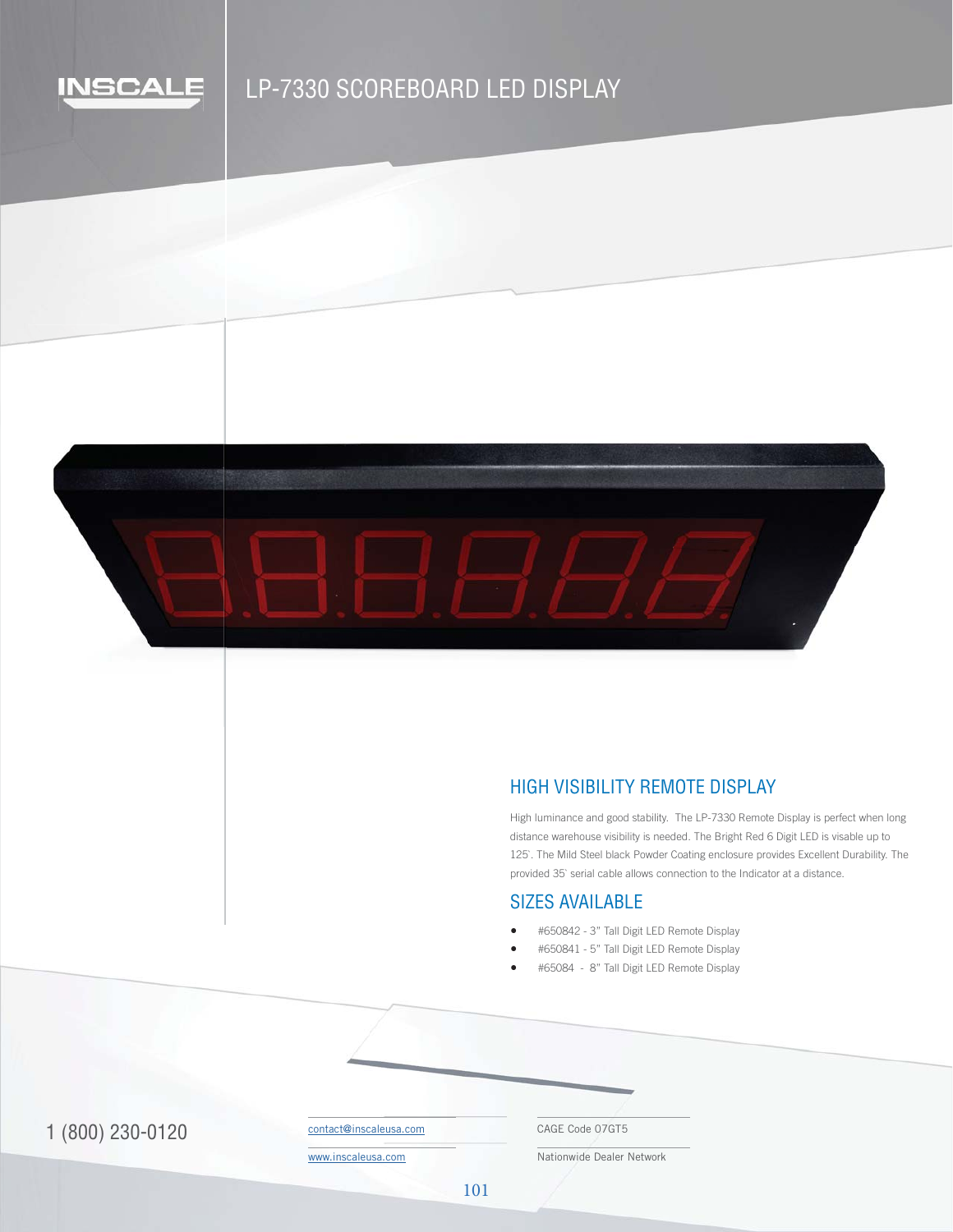# **INSCALE**

#### **OVERVIEW**

High luminance and good stability. The LP-7330 Remote Display is perfect when long distance warehouse visibility is needed. The Bright Red 6 Digit LED is visable up to 125`. The Mild Steel black Powder Coating enclosure provides Excellent Durability. The provided 35` serial cable allows connection to the Indicator at a distance.

## **SPECIFICATIONS**

ABS plastic enclosure 3", 5", or 8" LED Display Baud Rate: 1,200 Communication Format: Each group of the data includes 9 digit ASCII code (including decimal) in low to high order, separated by a breaking sign "=" Communication Interace: RS232/current loop Wiring Code: Black-GND; Red-RXD Data bit: 8 bit; Stop bit: 1 bit; No Efficacy Power supply: 120-240VAC